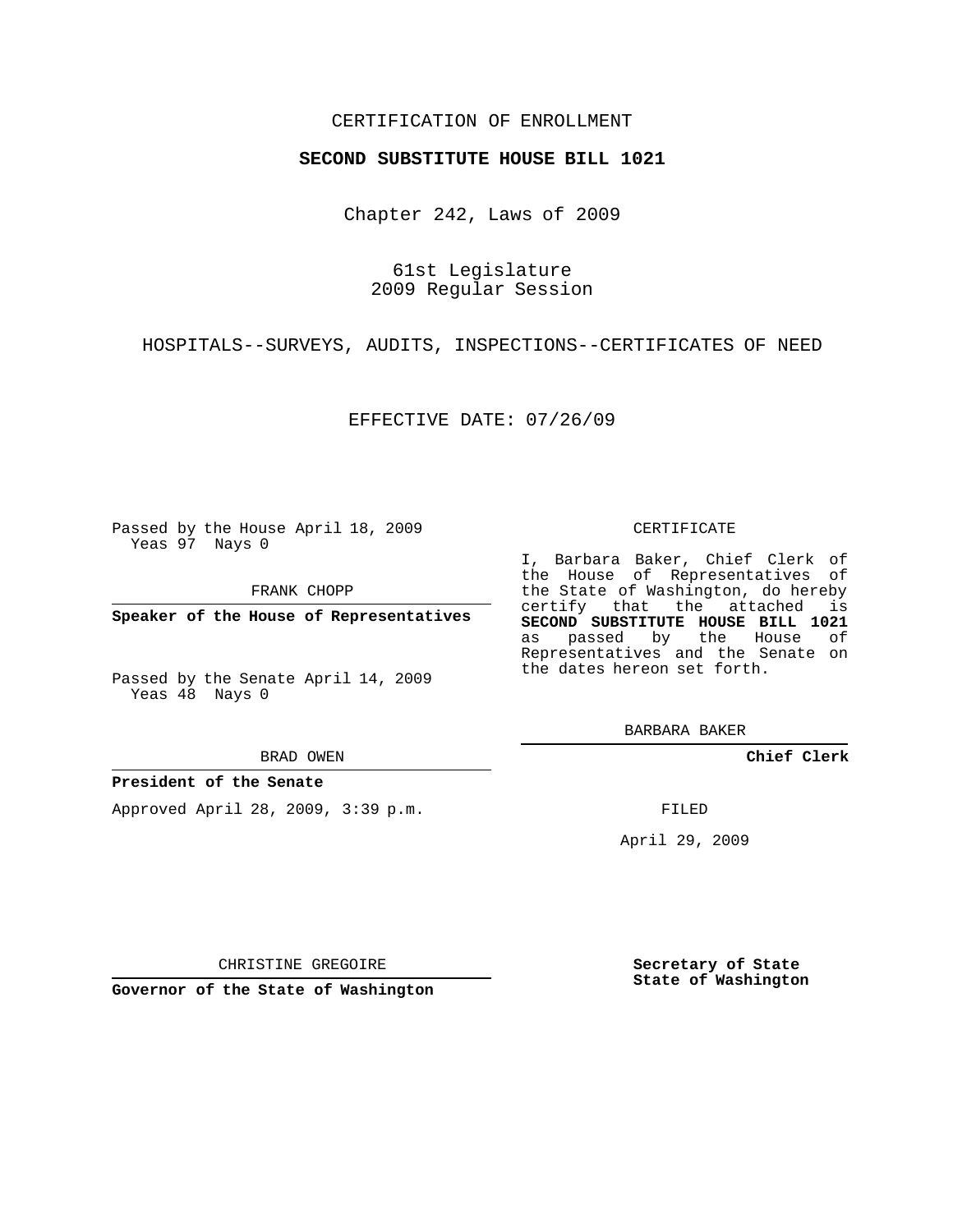# **SECOND SUBSTITUTE HOUSE BILL 1021** \_\_\_\_\_\_\_\_\_\_\_\_\_\_\_\_\_\_\_\_\_\_\_\_\_\_\_\_\_\_\_\_\_\_\_\_\_\_\_\_\_\_\_\_\_

\_\_\_\_\_\_\_\_\_\_\_\_\_\_\_\_\_\_\_\_\_\_\_\_\_\_\_\_\_\_\_\_\_\_\_\_\_\_\_\_\_\_\_\_\_

AS AMENDED BY THE SENATE

Passed Legislature - 2009 Regular Session

# **State of Washington 61st Legislature 2009 Regular Session**

**By** House Health & Human Services Appropriations (originally sponsored by Representatives Campbell, Morrell, and Moeller)

READ FIRST TIME 03/02/09.

1 AN ACT Relating to prior notice of hospital surveys and audits; and 2 amending RCW 70.41.120, 70.41.122, and 70.38.105.

3 BE IT ENACTED BY THE LEGISLATURE OF THE STATE OF WASHINGTON:

 4 **Sec. 1.** RCW 70.41.120 and 2005 c 447 s 1 are each amended to read 5 as follows:

 (1) The department shall make or cause to be made an unannounced inspection of all hospitals on average at least every eighteen months. Every inspection of a hospital may include an inspection of every part of the premises. The department may make an examination of all phases of the hospital operation necessary to determine compliance with the law and the standards, rules and regulations adopted thereunder.

12 (2) The department shall not issue its final report regarding an 13 unannounced inspection by the department until: (a) The hospital is 14 given at least two weeks following the inspection to provide any 15 information or documentation requested by the department during the 16 unannounced inspection that was not available at the time of the 17 request; and (b) at least one person from the department conducting the 18 inspection meets personally with the chief administrator or executive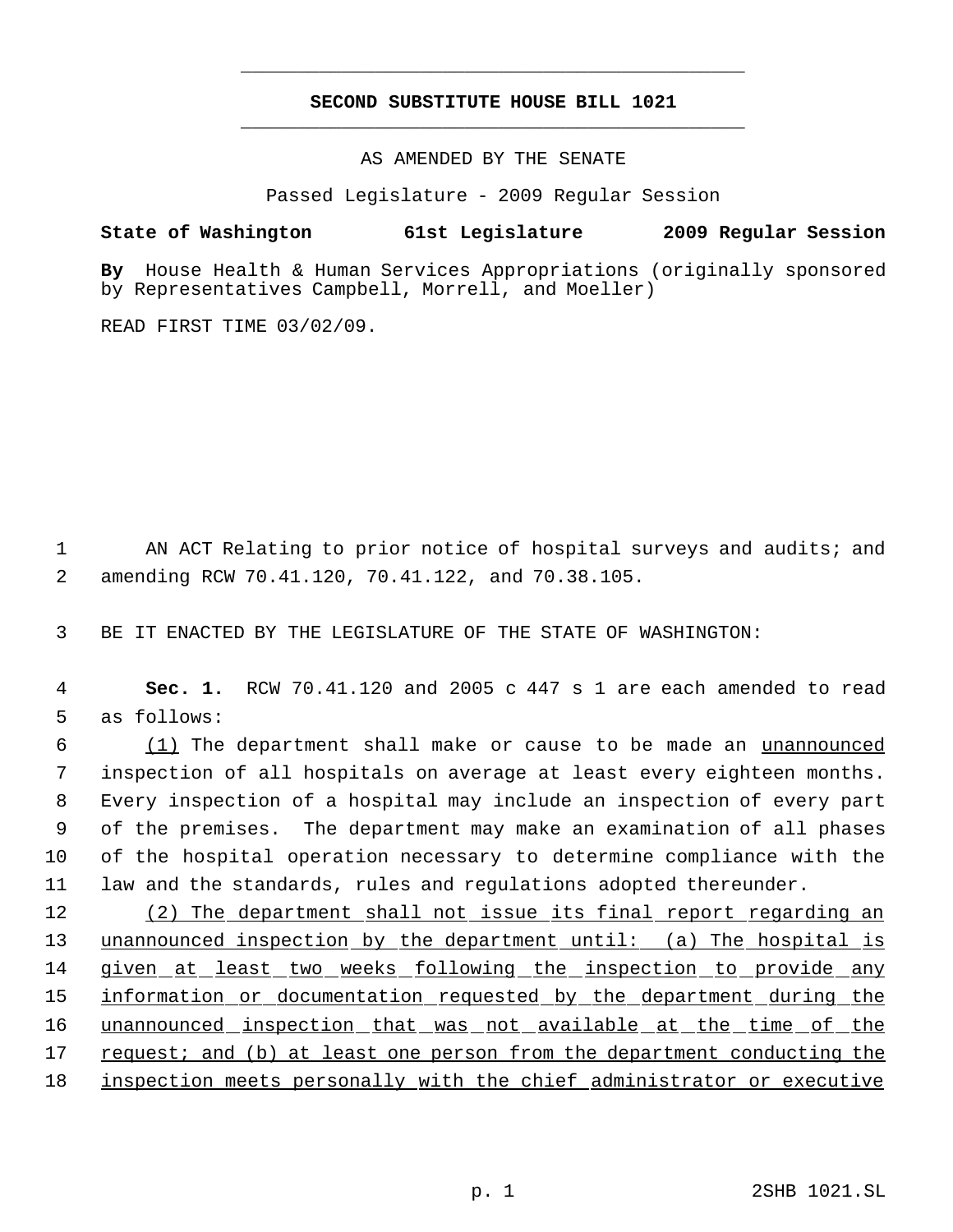1 officer of the hospital following the inspection or the chief administrator or executive officer declines such a meeting.

 (3) Any licensee or applicant desiring to make alterations or additions to its facilities or to construct new facilities shall, before commencing such alteration, addition or new construction, comply with the regulations prescribed by the department.

 (4) No hospital licensed pursuant to the provisions of this chapter shall be required to be inspected or licensed under other state laws or rules and regulations promulgated thereunder, or local ordinances, relative to hotels, restaurants, lodging houses, boarding houses, places of refreshment, nursing homes, maternity homes, or psychiatric hospitals.

 (5) To avoid unnecessary duplication in inspections, the department shall coordinate with the department of social and health services, the office of the state fire marshal, and local agencies when inspecting facilities over which each agency has jurisdiction, the facilities including but not necessarily being limited to hospitals with both acute care and skilled nursing or psychiatric nursing functions. The department shall notify the office of the state fire marshal and the relevant local agency at least four weeks prior to any inspection conducted under this section and invite their attendance at the inspection, and shall provide a copy of its inspection report to each agency upon completion.

 **Sec. 2.** RCW 70.41.122 and 2005 c 447 s 2 are each amended to read as follows:

 Surveys conducted on hospitals by the joint commission on the 27 accreditation of health care organizations  $((\theta \hat{r}))_+$  the American 28 osteopathic association ((on hospitals accredited by those bodies)), or Det Norske Veritas shall be deemed equivalent to a department survey for purposes of meeting the requirements for the survey specified in RCW 70.41.120 if the department determines that the applicable survey standards ((of the joint commission on the accreditation of health care 33 organizations  $-$  or  $-$  the  $-$  American  $-$  osteopathic  $-$  association)) are substantially equivalent to its own.

 (1) Hospitals so surveyed shall provide to the department within thirty days of learning the result of a survey documentary evidence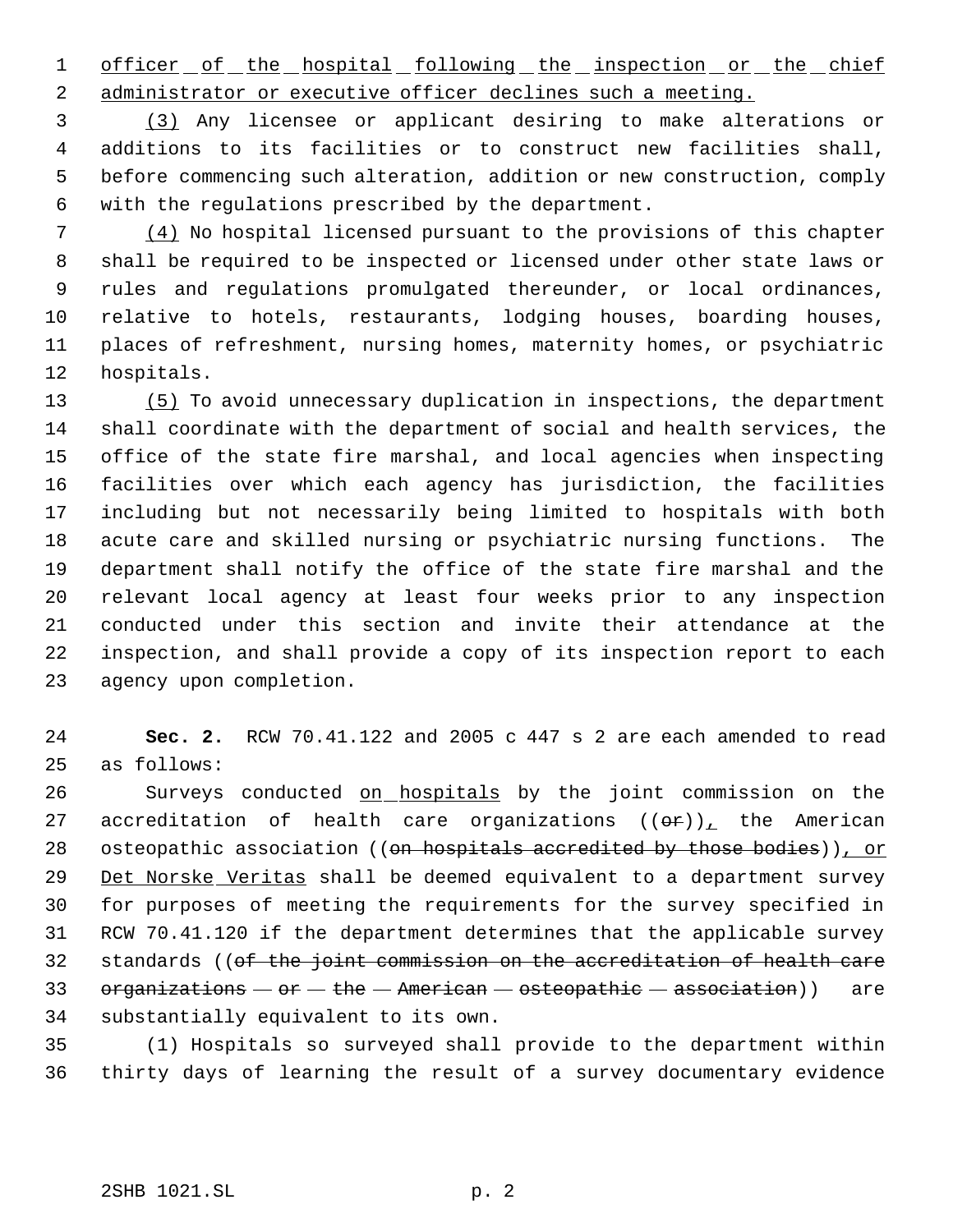that the hospital has been certified as a result of a survey and the date of the survey.

 (2) Hospitals shall make available to department surveyors the written reports of such surveys during department surveys, upon request.

 **Sec. 3.** RCW 70.38.105 and 2009 c ... (ESB 5423) s 1 are each amended to read as follows:

 (1) The department is authorized and directed to implement the certificate of need program in this state pursuant to the provisions of this chapter.

 (2) There shall be a state certificate of need program which is administered consistent with the requirements of federal law as necessary to the receipt of federal funds by the state.

 (3) No person shall engage in any undertaking which is subject to certificate of need review under subsection (4) of this section without first having received from the department either a certificate of need or an exception granted in accordance with this chapter.

 (4) The following shall be subject to certificate of need review under this chapter:

 (a) The construction, development, or other establishment of a new health care facility;

 (b) The sale, purchase, or lease of part or all of any existing hospital as defined in RCW 70.38.025;

 (c) Any capital expenditure for the construction, renovation, or alteration of a nursing home which substantially changes the services of the facility after January 1, 1981, provided that the substantial changes in services are specified by the department in rule;

 (d) Any capital expenditure for the construction, renovation, or alteration of a nursing home which exceeds the expenditure minimum as defined by RCW 70.38.025. However, a capital expenditure which is not subject to certificate of need review under (a), (b), (c), or (e) of this subsection and which is solely for any one or more of the following is not subject to certificate of need review:

(i) Communications and parking facilities;

 (ii) Mechanical, electrical, ventilation, heating, and air conditioning systems;

(iii) Energy conservation systems;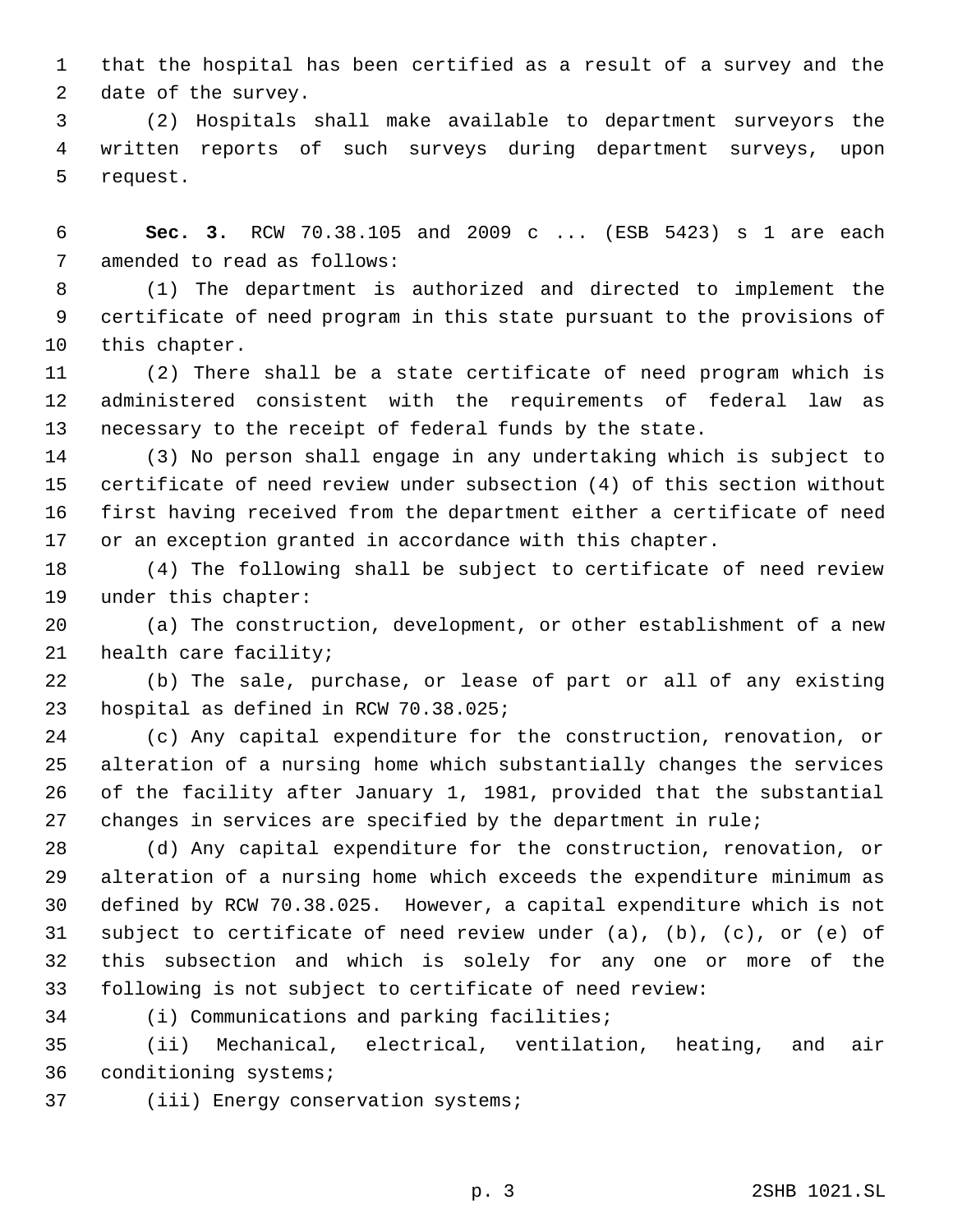(iv) Repairs to, or the correction of, deficiencies in existing physical plant facilities which are necessary to maintain state licensure, however, other additional repairs, remodeling, or replacement projects that are not related to one or more deficiency citations and are not necessary to maintain state licensure are not exempt from certificate of need review except as otherwise permitted by (d)(vi) of this subsection or RCW 70.38.115(13);

 (v) Acquisition of equipment, including data processing equipment, which is not or will not be used in the direct provision of health services;

 (vi) Construction or renovation at an existing nursing home which involves physical plant facilities, including administrative, dining areas, kitchen, laundry, therapy areas, and support facilities, by an existing licensee who has operated the beds for at least one year;

(vii) Acquisition of land; and

(viii) Refinancing of existing debt;

 (e) A change in bed capacity of a health care facility which increases the total number of licensed beds or redistributes beds among acute care, nursing home care, and boarding home care if the bed redistribution is to be effective for a period in excess of six months, or a change in bed capacity of a rural health care facility licensed under RCW 70.175.100 that increases the total number of nursing home beds or redistributes beds from acute care or boarding home care to nursing home care if the bed redistribution is to be effective for a period in excess of six months. A health care facility certified as a critical access hospital under 42 U.S.C. 1395i-4 may increase its total number of licensed beds to the total number of beds permitted under 42 U.S.C. 1395i-4 for acute care and may redistribute beds permitted under 42 U.S.C. 1395i-4 among acute care and nursing home care without being subject to certificate of need review. If there is a nursing home licensed under chapter 18.51 RCW within twenty-seven miles of the critical access hospital, the critical access hospital is subject to certificate of need review except for:

 (i) Critical access hospitals which had designated beds to provide nursing home care, in excess of five swing beds, prior to December 31, 2003;

(ii) Up to five swing beds; or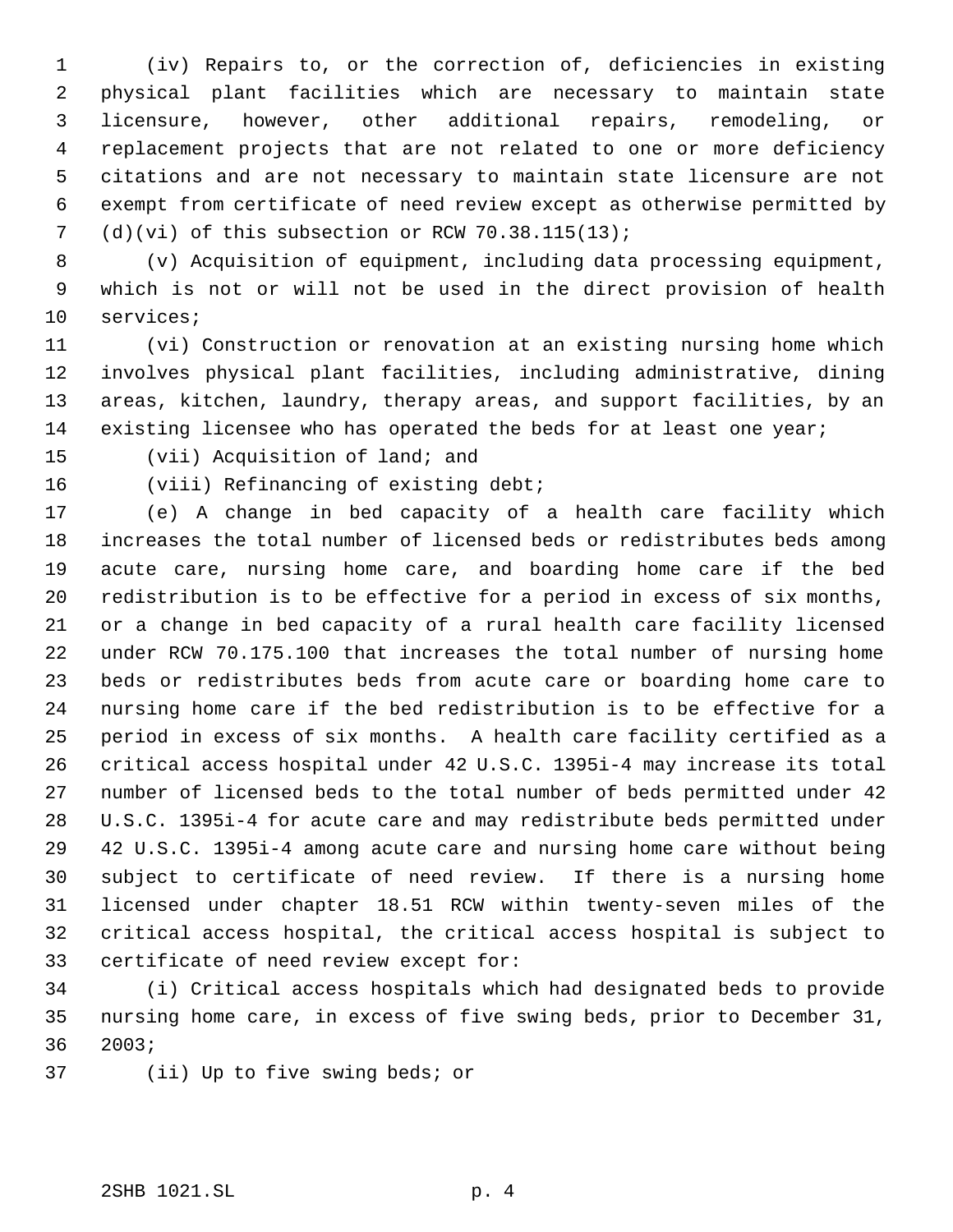(iii) Up to twenty-five swing beds for critical access hospitals which do not have a nursing home licensed under chapter 18.51 RCW 3 within the same city or town limits. ((No more than)) Up to one-half of the additional beds designated for swing bed services under this 5 subsection (4)(e)(iii) may be so designated before July 1, ((2009)) 6 2010, with the balance designated ((no sooner than)) on or after July 1, 2010.

 Critical access hospital beds not subject to certificate of need review under this subsection (4)(e) will not be counted as either acute care or nursing home care for certificate of need review purposes. If a health care facility ceases to be certified as a critical access hospital under 42 U.S.C. 1395i-4, the hospital may revert back to the type and number of licensed hospital beds as it had when it requested critical access hospital designation;

 (f) Any new tertiary health services which are offered in or through a health care facility or rural health care facility licensed under RCW 70.175.100, and which were not offered on a regular basis by, in, or through such health care facility or rural health care facility within the twelve-month period prior to the time such services would be offered;

 (g) Any expenditure for the construction, renovation, or alteration of a nursing home or change in nursing home services in excess of the expenditure minimum made in preparation for any undertaking under subsection (4) of this section and any arrangement or commitment made for financing such undertaking. Expenditures of preparation shall include expenditures for architectural designs, plans, working drawings, and specifications. The department may issue certificates of need permitting predevelopment expenditures, only, without authorizing any subsequent undertaking with respect to which such predevelopment expenditures are made; and

 (h) Any increase in the number of dialysis stations in a kidney disease center.

 (5) The department is authorized to charge fees for the review of certificate of need applications and requests for exemptions from certificate of need review. The fees shall be sufficient to cover the full cost of review and exemption, which may include the development of standards, criteria, and policies.